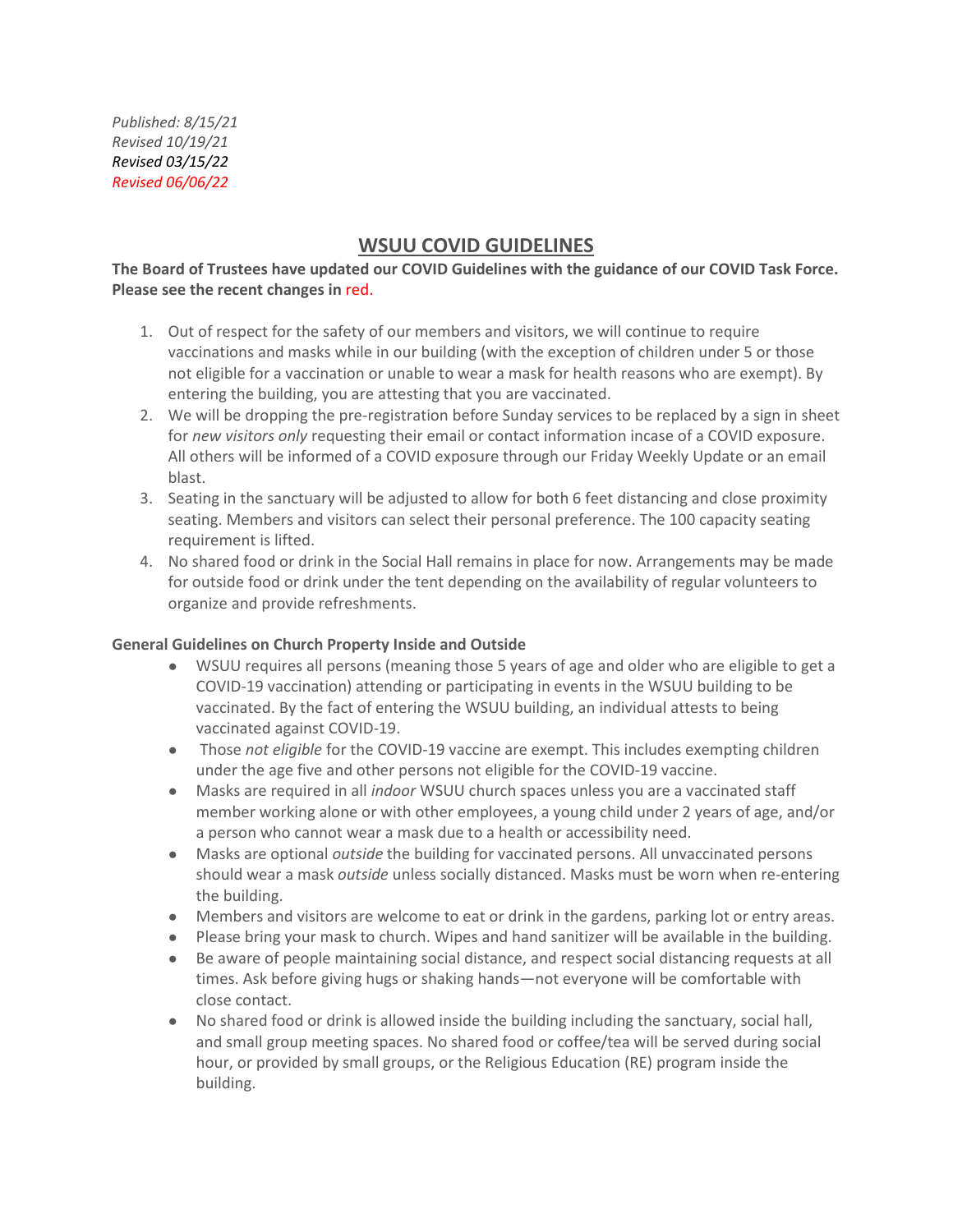- Drinks or snacks for individuals needing them for health/accessibility reasons are allowed and masks may be removed temporarily to consume the drink or food in the building spaces.
- Frequent use of hand sanitizer and hand washing is encouraged.
- With the exception of a Sunday service, all persons must enter and exit the
- building via the office door and schedule meetings through the main office or a staff member.
- Only 2 people are permitted to occupy the elevator at a time.
- Optional onsite sign-in will be employed to facilitate contact tracing.

## **Sunday Services in our Church Building** (*some guidelines are still in development)*

- All guidelines above will apply before, during and after services in the entry areas, sanctuary, social hall and RE spaces.
- Fifty percent of the seating in the sanctuary will be spaced to allow for 6 feet of distance between pod/household groups.
- Onsite sign-in sheets, requesting email information, will be available for the purposes of contact tracing for new visitors and non-members not receiving our Friday Westside Weekly at the front and social hall entrances.
- While on the dais and physically distanced, those engaged in conducting the service may remove their mask when speaking or singing.
- Quiet congregational singing while masked is permitted during the worship service.
- The windows of the sanctuary will be open whenever feasible.
- Adjustments to the Sunday service format may continue to be made to increase safety and accessibility.

## **Small Groups or Meetings in our Building, Off Site, and Virtual (under 20 persons)**

- Small group or special event leaders and participants can decide together whether they will meet in the church building (meeting the requirements above), at a public place, personal home or Zoom setting. Preference should be given to the safest and most accessible setting for the highest number of participants.
- By the fact of entering the WSUU building, an individual attests to being vaccinated against COVID-19. Those not eligible for the COVID-19 vaccine are exempt.
- All meetings offered at the church building must be scheduled with the office or a staff member. Impromptu meetings are not allowed in the building at this time.
- While in the church building, small group meeting leaders and participants are responsible for wearing masks, not sharing food or drink, opening windows, and using hand sanitizer in meeting rooms such as the Fireside Room, RE spaces, etc.
- Before leaving a church space, close windows securely, use wipes on all used surfaces and straighten the space (we have Saturday evening limited janitorial services only).

## **Large Events Inside and Outside our Church Property (20 or more persons)**

- Event arrangements (spaces, times) need to be scheduled with the Administrator.
- Inside the building, masks are required. Outside, masks are optional for vaccinated persons. Food and drink need to be consumed outside the building. Members and visitors are welcome to eat or drink in the parking lot or garden areas.
- By the fact of entering the WSUU building, an individual attests to being vaccinated against COVID-19. Those not eligible for the COVID-19 vaccine are exempt.